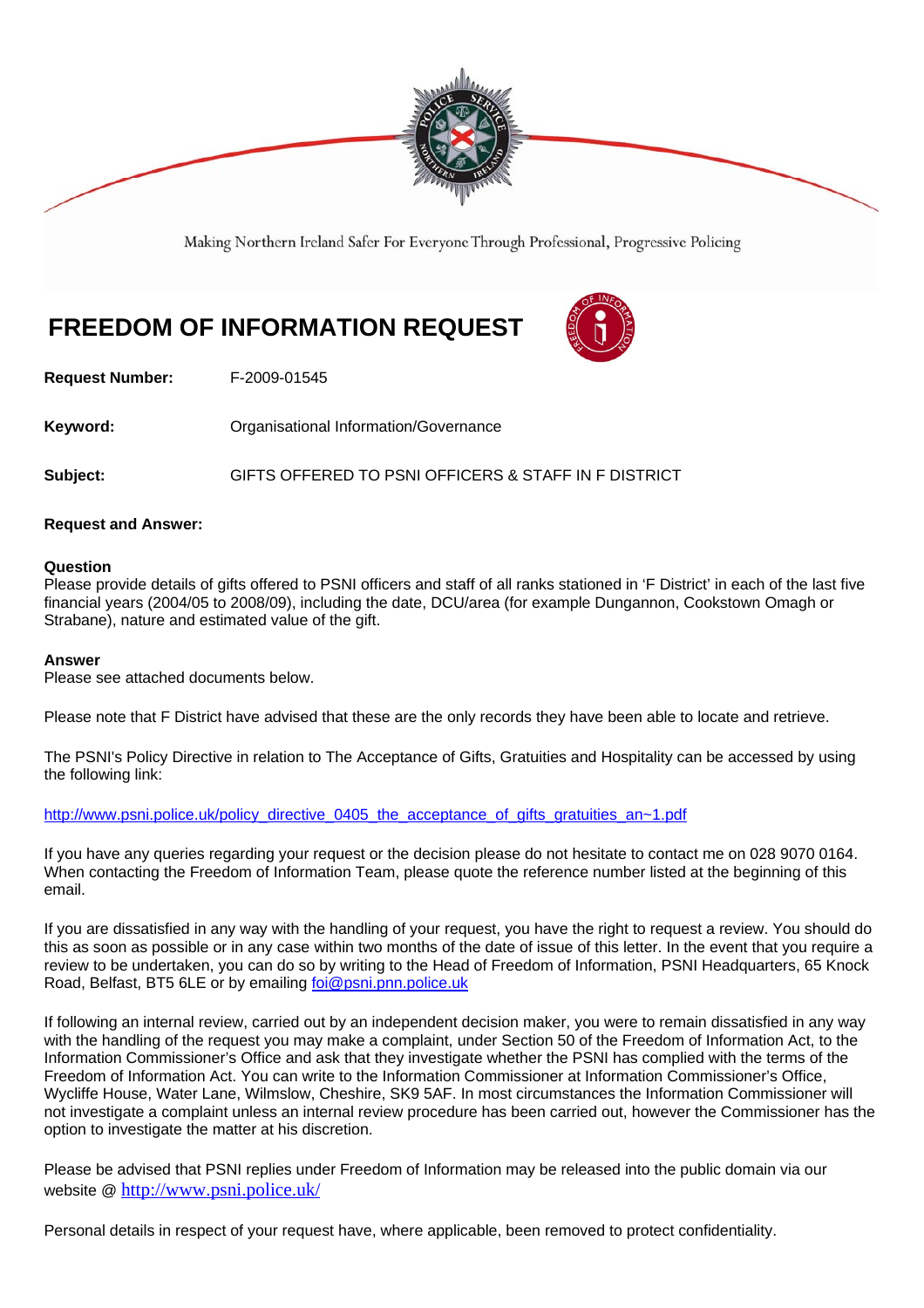# **F DISTRICT**

| Date       | <b>Details of Gift/Event</b>                         |
|------------|------------------------------------------------------|
| 05/09/2007 | A5 notepad and pen                                   |
| 05/09/2007 | USB and 1 memory stick with power point presentation |
| 05/09/2007 | Book on Chicago                                      |
| 21/11/2007 | Rally Ireland coats and caps                         |
| 06/12/2007 | Christmas dinner                                     |
| 07/12/2007 | Christmas dinner                                     |
| 12/02/2008 | Lunch                                                |
| 26/05/2008 | Dinner                                               |
| 19/06/2008 | Dinner and Concert                                   |
| 21/11/2008 | Presentation dinner - Irvinestown                    |
| 04/12/2008 | Christmas Dinner                                     |
| 05/12/2008 | <b>Christmas Dinner</b>                              |
| 18/12/2008 | Chocolates and wine                                  |
| 24/01/2009 | Bottle of whiskey                                    |
| 02/02/2009 | 10 pass holders                                      |
|            |                                                      |
|            |                                                      |
|            |                                                      |
|            |                                                      |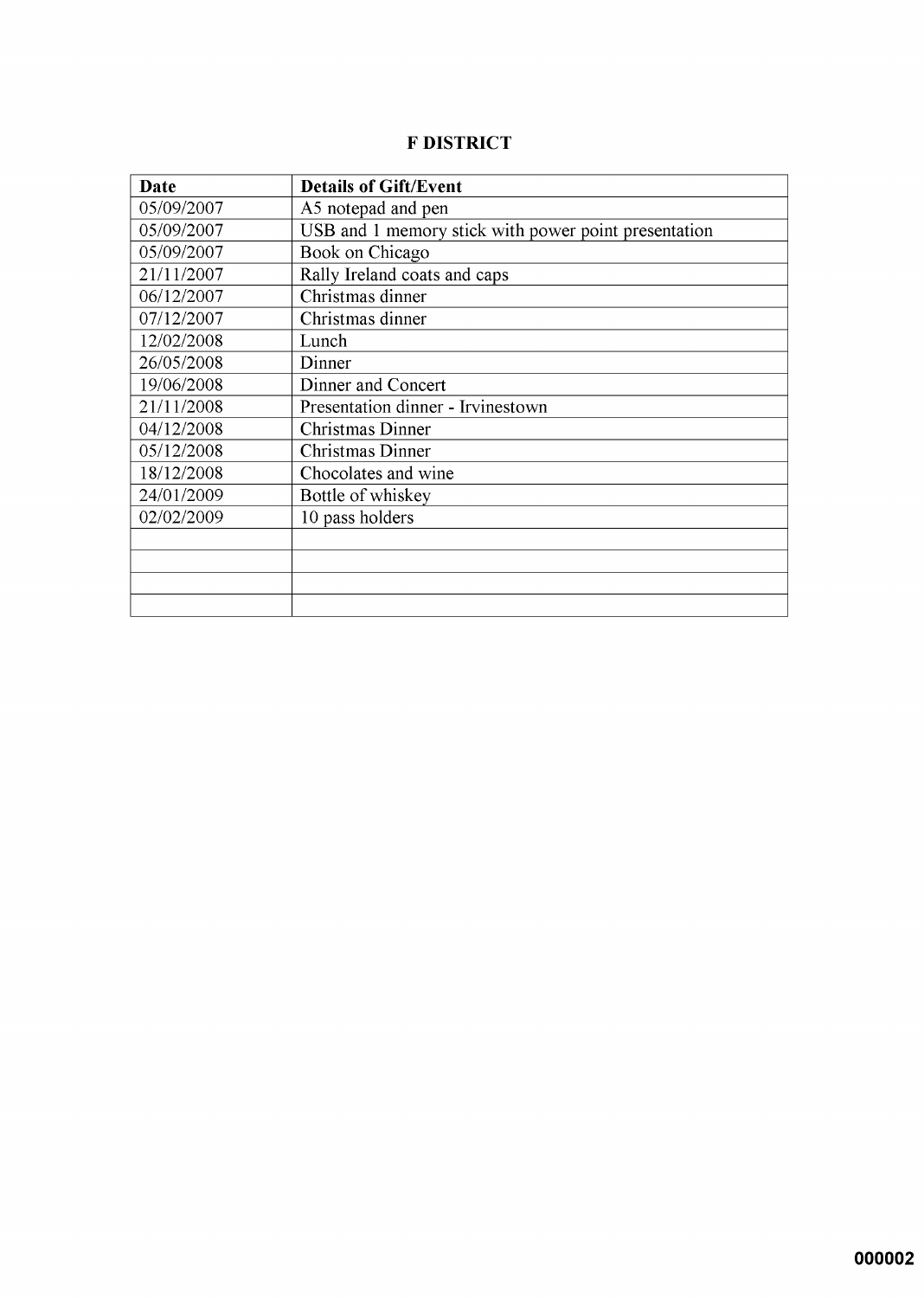## **OMAGH**

| <b>Date</b> | <b>Details of Gift/Event</b>      |
|-------------|-----------------------------------|
| 23/05/2005  | Lunch invite                      |
| 08/06/2005  | Pre-show reception                |
| 09/06/2005  | Invite to the Beating the Retreat |
| 28/06/2005  | Two tickets to Omagh Show         |
| 15/07/2005  | Tin of biscuits                   |
| 03/12/2005  | Invite to St Andrews Dinner       |
| 06/12/2005  | Christmas lunch                   |
| 21/03/2006  | <b>Travel Wallet</b>              |
| 11/09/2006  | Lunch invite                      |
| 13/10/2006  | Dinner                            |
| 25/11/2006  | Dinner                            |
| 01/12/2006  | Two bottles of wine               |
| 15/12/2006  | Two tickets to rugby match        |
| 19/12/2006  | Two tickets to the Brit Awards    |
| Early 2007  | Glass paperweight                 |
| Early 2007  | Lunch invite                      |
|             |                                   |
|             |                                   |
|             |                                   |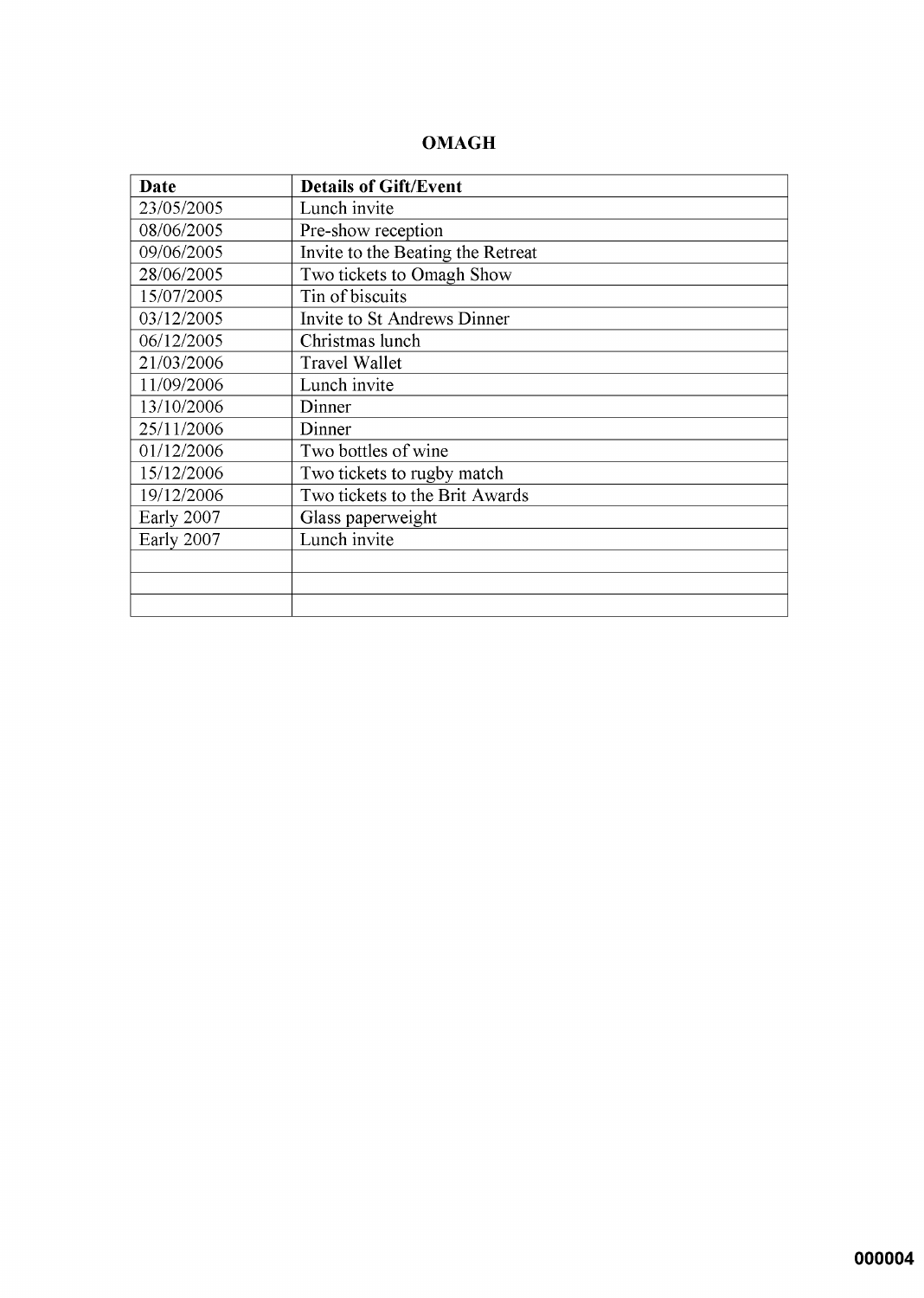## **DUNGANNON**

| <b>Date</b> | <b>Details of Gift/Event</b>                   |
|-------------|------------------------------------------------|
| 22/04/2004  | Perfume                                        |
| 23/12/2004  | Gift to Benevolent Fund $(\text{\pounds}100)$  |
| 18/03/2005  | <b>Book</b>                                    |
| 10/06/2005  | China Tea Caddy                                |
| 25/06/2005  | Buffet at opening of Clogher Valley Show       |
| 14/06/2005  | Thank You card and £90.00                      |
| 03/09/2005  | <b>Flowers</b>                                 |
| 01/10/2005  | Bottle of wine                                 |
| 14/10/2005  | £5.00                                          |
| 23/10/2005  | Dinner and flowers                             |
| 18/10/2005  | Two x 5 packs of Hamlet cigars                 |
| 28/10/2005  | Voucher to admit 2 adults/2 children to cinema |
| 29/11/2005  | Voucher to admit 2 people to pantomime         |
| 22/05/2006  | Pen Set (approximate value £80)                |